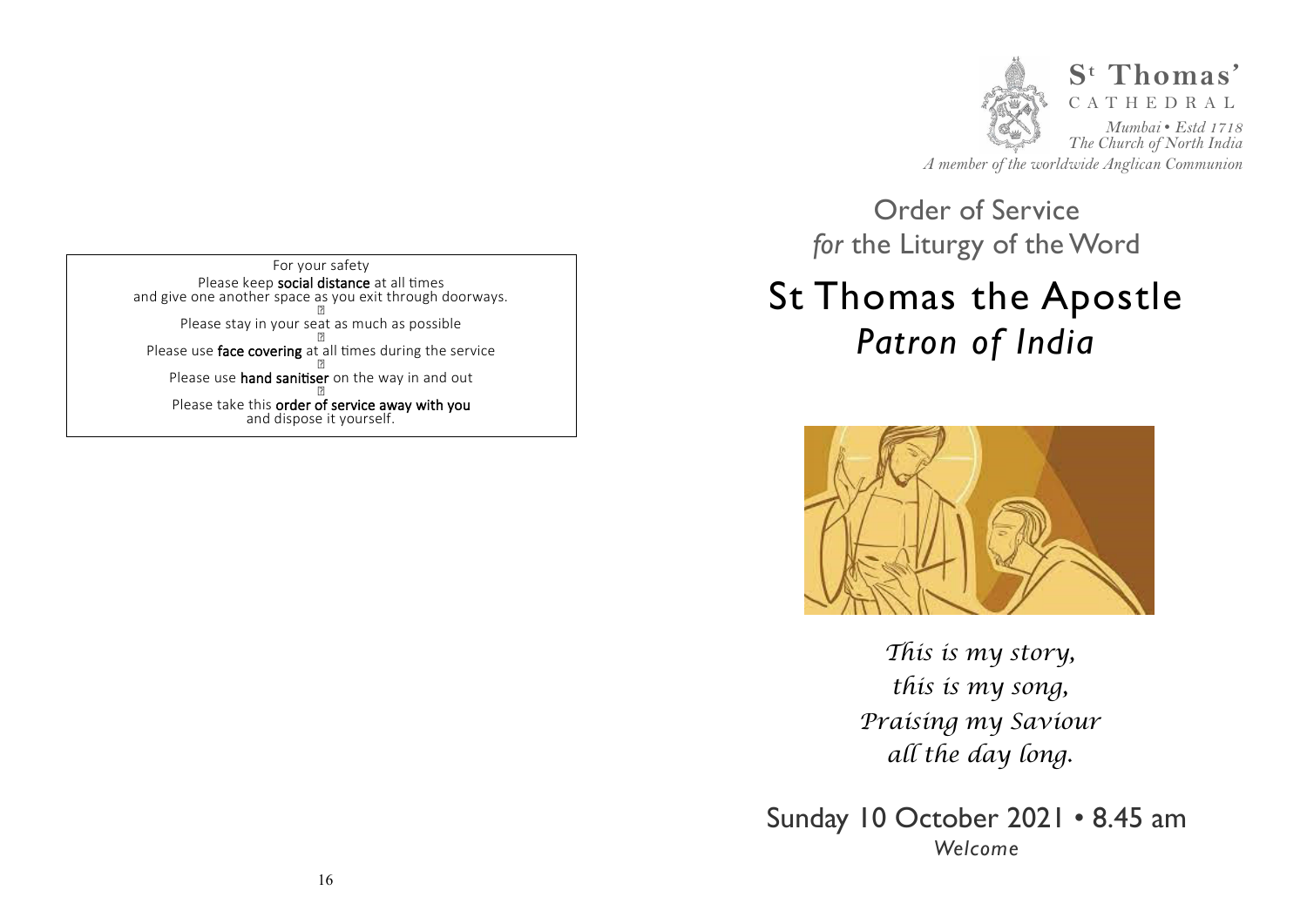#### TEXT FOR THE DAY

To give us encouragement in our journey of gently doubting and optimistically believing, we have St Thomas, disciple, apostle, famed for his doubting and great in his believing.

When Thomas is presented with Jesus, he falls to his knees with the deepest and most profound confession of faith we have evidence of in all the Gospels: *my Lord, and my God*. Peter manages, "you are the Messiah"; the Centurion offers "surely this man was the Son of God,", but Thomas reaches deeper into the mystery when he says, "My lord, and my God."

Remember that wonderful line in the baptism service, "*faith* is the gift of God to His people." God seeks in us the kernel of faith. The hope, as St Thomas had, that the disciples are not deluded or lying or cruel when they tell us that our master is risen. The thinnest slice of yearning for a better world. A world of grace and love and hope, a world in which the broken and disabled hands of a crucified criminal grasp and welcome and bless, and where everything is possible.

It is not so much in how often or how heavily we fall down, but in how we rise again, that God is revealed.

Just like St Mary Magdalene, St Thomas is in every sense an Easter Saint. The Gospel of Thomas' encounter with the risen Lord is set to be read on Easter evening every year, as a reminder that we are in fine company when we recognise ourselves as doubting disciples, and that the church has always linked doubt and the empty tomb liturgically, presumably because we have just enough faith to know that God is entirely able to cope with that kind of mystery, and that it is in the space between our doubt and the stone rolled aside that faith begins.

Amen.

Adapted from an article by the Revd Tom Clammer, Canon Precentor of Salisbury Cathedral (2012 - 19)

#### **Birthdays this Week**

*May God bless you abundantly.* 

Christa Sudhakar (10), Jaya Mayadas (12), Divya Mayadas (12), Dhyan Mayadas (13), Daniel Sinate (13), Sonal Parmar (15), Nikhil Salvi (15), Christopher Karkada (16)

#### **Wedding Anniversaries this Week**

*Be blessed with love, joy and companionship all the years of your life.* 

#### Johnson and Sarah Issac (16)

#### Prayer Requests & Announcements

*Your prayers are requested for:* 

- † the safety and well-being of all as lockdown restrictions are further eased.
- † all pupils, teachers and school managements as physical classes resume.
- † the success of the vaccination drive.
- † an end to the pandemic.
- † all who are unwell, all senior citizens in our congregation and those who are house-bound.
- † in the Diocese, for All Saints Church, Malabar Hill and the Revd John Roland.
- † the Church of North India's Diocese of Patna and the newly consecrated Bishop of Patna, the Rt Revd Francis Hansda.
- † the Church of South India's Diocese of Krishna-Godavari (Andhra Pradesh) and the Rt Revd George Cornelious.
- † The Church of the Province of West Africa (in the Anglican Communion) and the Most Revd Jonathan Hart.
- † all Churches in South Asia, as we give thanks for St Thomas the Apostle who brought the Gospel to our land. Pray for Christians in lands where they are Persecuted for their faith.
- The flowers in the sanctuary this morning are in loving memory of Mrs. Alexandra Samuel (the aunt of Samuel Joseph) to commemorate her death anniversary (7th October 1989). She served as Head Mistress in various mission girls' higher secondary schools in the Diocese of Tirunelveli.

#### ST. THOMAS' CATHEDRAL

3 Veer Nariman Road, Fort, Mumbai – 400 001 Presbyter-In-Charge: The Revd. Avinash T. Rangayya Telephone: (Vestry) **2283 9783**, (R) **2207 1275**, **98207 50090**  *Contact the Presbyter for pastoral visits and administering Communion to the house-bound.*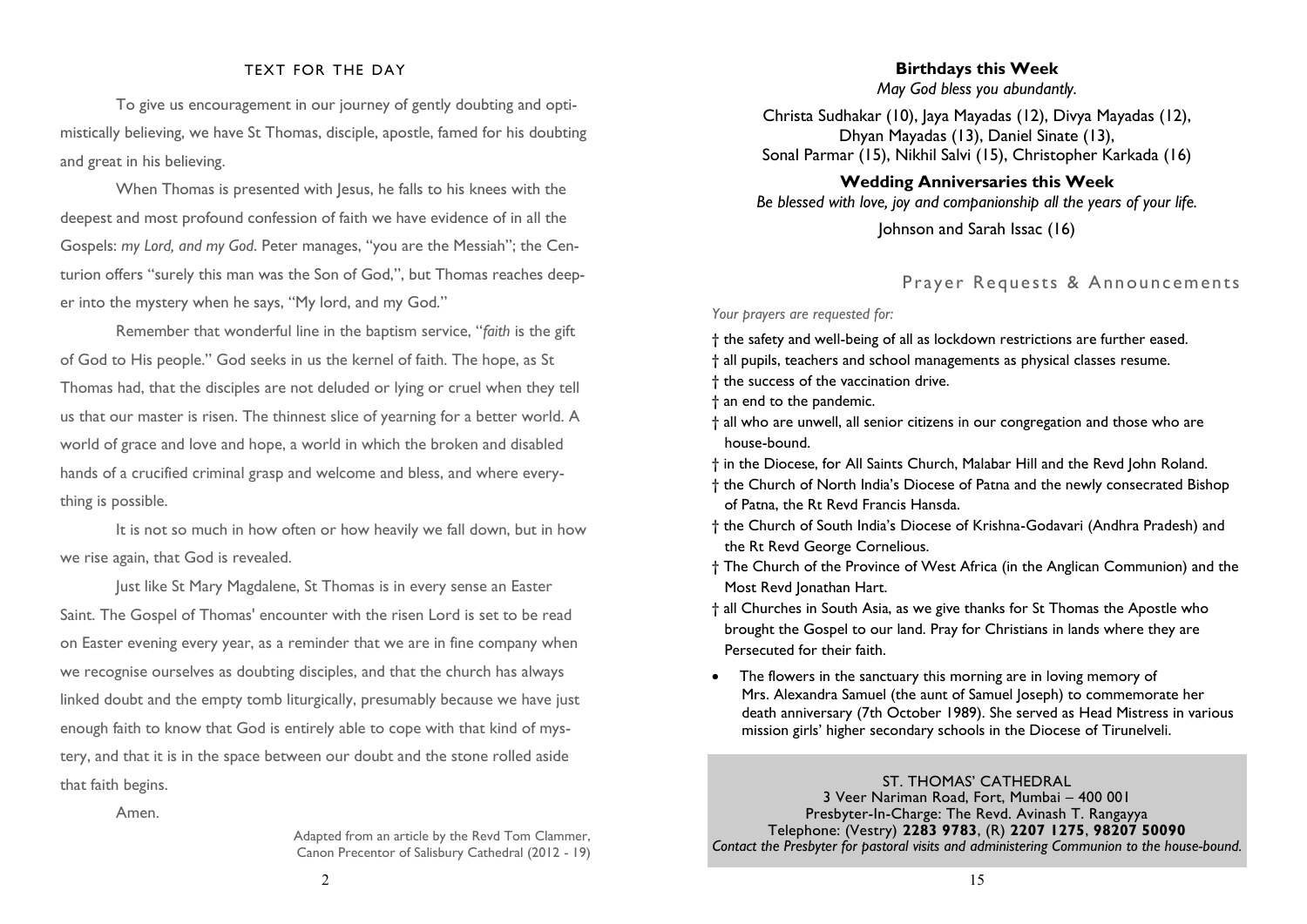## Hymn at the Closing

**Baptise us with your Spirit, majestic, humble Christ, to overcome temptation; assailed, but not enticed. Baptise us with your Spirit, that in each other's eyes we may discern your purpose, and cast away disguise.** 

**Baptise us with your Spirit to careful, patient, thought, and habit-forming virtues aspired to, copied, taught, till clothed with new creation, self-critical, reformed, we demonstrate the gospel, to you alone conformed.** 

**Baptise us with your Spirit in unrestricted ways that move us, mind and body, to laugh and shout your praise. Send us to clear the rubble of each defensive wall, inviting to your table our neighbours, one and all.** 

> Words: Brian Wren (b. 1936) Tune: *ELLACOMBE*, Main Gesangbuch, 1833

The Dismissal *From the West Door, the Presbyter says:* 

 Go in peace to love and serve the Lord.  *All reply* **In the name of Christ. Amen.** 

## Postlude

Trumpet tune in D Henry Purcell (1659 - 1695)

# The Gathering

Voluntary

Mélodie Théodore Salomé (1834 - 1896) Ein' feste Burg ist unser Gott (A mighty fortress is our God) [.S. Bach, BWV 720 (1685 - 1750)

#### *All keep silence and prepare for worship*

Introit

In Christ alone my hope is found, He is my light, my strength, my song; this Cornerstone, this solid ground, firm through the fiercest drought and storm. What heights of love, what depths of peace, when fears are stilled, when strivings cease! My Comforter, my all in all, here in the love of Christ I stand. Stuart Townend (b. 1963) and Keith Getty (b. 1974)

#### *All stand*

Opening Acclamation *Led by the Presbyter from the West Door* 

| Presbyter | I was glad when they said unto me,                  |  |  |
|-----------|-----------------------------------------------------|--|--|
|           | let us go into the house of the Lord,               |  |  |
| All       | Our feet shall stand within Thy gates, O Jerusalem. |  |  |
| Presbyter | For a day in Thy courts is better than a thousand.  |  |  |
| All       | I had rather be a doorkeeper in the House of my     |  |  |
|           | God than to dwell in the tents of wickedness.       |  |  |
| Presbyter | O sing unto the Lord a new song,                    |  |  |
|           | for He has done marvellous things.                  |  |  |
| All       | Make a joyful noise unto the Lord, all the earth,   |  |  |
|           | and sing praises.                                   |  |  |
|           |                                                     |  |  |

14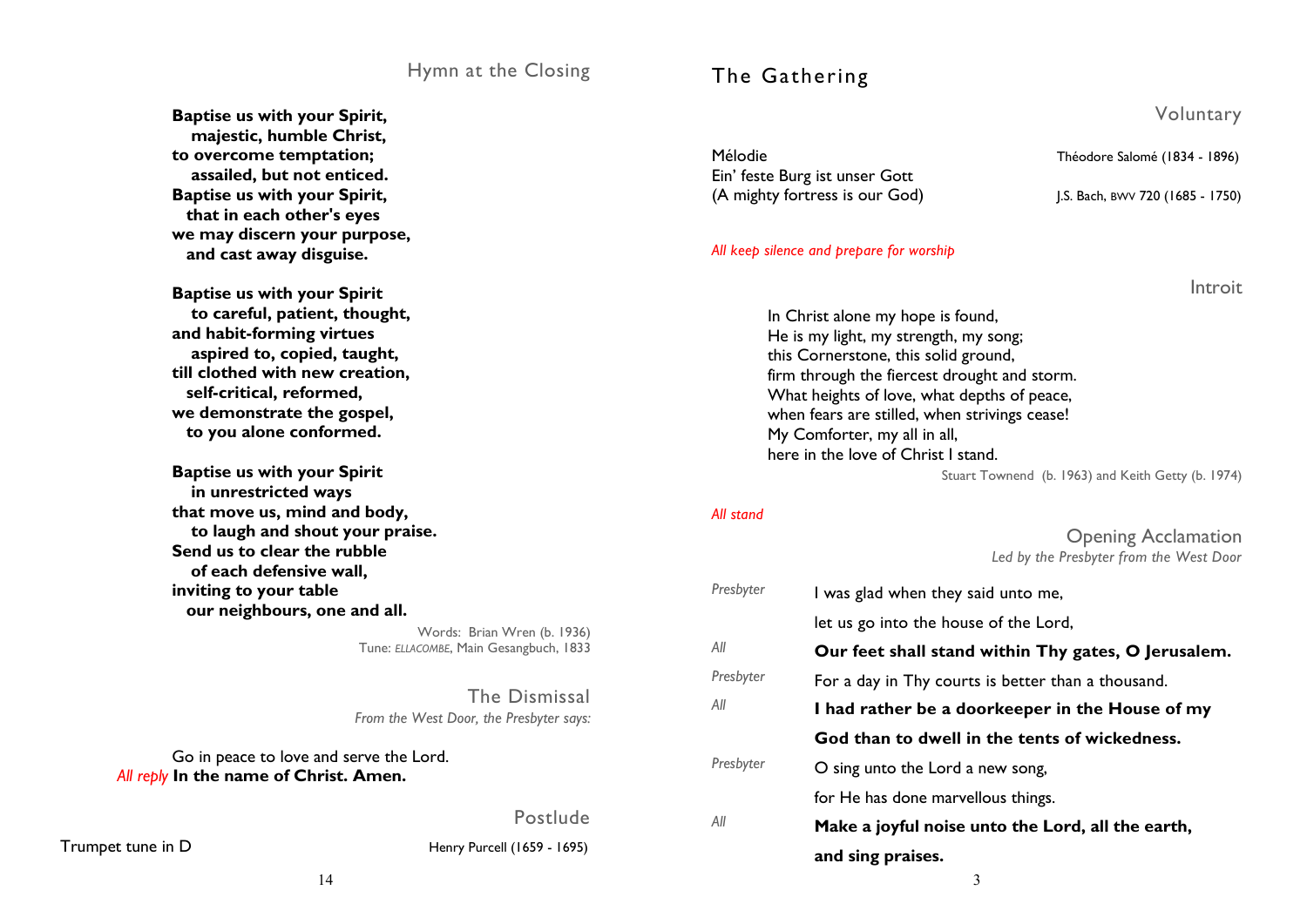|                                                                                                                                                                                                                 | <b>Processional Hymn</b> | Intercessor                              | For a commitment to remain true to your word in a world                                                                                                                                                                                                                                                                                                               |
|-----------------------------------------------------------------------------------------------------------------------------------------------------------------------------------------------------------------|--------------------------|------------------------------------------|-----------------------------------------------------------------------------------------------------------------------------------------------------------------------------------------------------------------------------------------------------------------------------------------------------------------------------------------------------------------------|
| O worship the King<br>all glorious above;<br>O gratefully sing<br>His power and his love:<br>Our Shield and Defender,<br>the Ancient of days,<br>Pavilioned in splendour,<br>and girded with praise.            |                          | All<br>Intercessor<br>All<br>Intercessor | of confusing and conflicting voices,<br>We give you thanks, O Lord.<br>For generosity that has enabled us to reach far beyond this<br>community with the word and witness of the Gospel,<br>We give you thanks, O Lord.<br>For the many children and youth who have been here as<br>they were nurtured in the ways of the Lord and now serve<br>Him around the world, |
| O tell of His might,<br>O sing of His grace,<br>Whose robe is the light,<br>whose canopy space.<br>His chariots of wrath<br>the deep thunder-clouds form,<br>And dark is His path<br>on the wings of the storm. |                          | All<br>Intercessor<br>All                | We give you thanks, O Lord.<br>And for a free and prosperous land that has given us the<br>opportunity to thrive and worship and serve for the sake of<br>your Kingdom,<br>We give you thanks, O Lord.                                                                                                                                                                |
| This earth, with its store<br>of wonders untold,<br><b>Almighty, thy power</b><br>hath founded of old;<br>Hath stablished it fast<br>by a changeless decree,<br>And round it hath cast,                         |                          |                                          |                                                                                                                                                                                                                                                                                                                                                                       |

Words: Sir Robert Grant (1779 - 1838) Tune: *HANOVER*, probably by Dr. Croft (1678 - 1727) *The author of this hymn was Governor of Bombay from 1834 - 38. He worshipped in St Thomas' Cathedral.*

 **like a mantle, the sea.** 

 **though feeble their lays,** 

 **shall sing to Thy praise.** 

**O measureless Might, ineffable Love, while Angels delight to hymn Thee above, Thy humbler creation,** 

**With true adoration**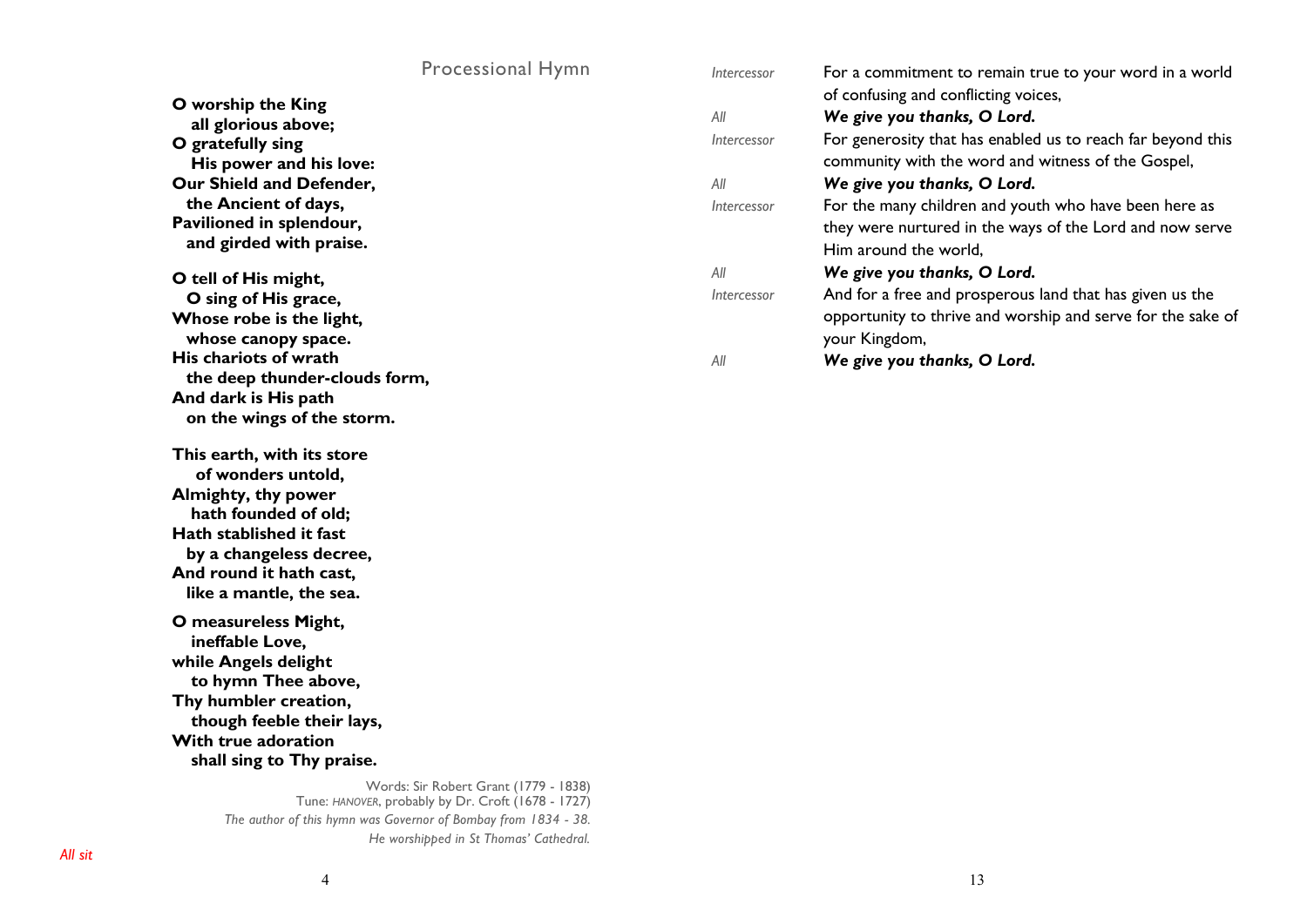*Intercessor* In the power of the Spirit, and in union with Christ, let us pray to the Father.

O Lord our God, for the vision of those who planned for this congregation, and for the commitment and dedication of all who have served and continue to serve you in this House of God named after the Apostle St Thomas,

## *All We give you thanks, O Lord.*

*Intercessor* For all deacons, presbyters and bishops who have so faithfully served in this Cathedral and Diocese. For the ministry of Prem Chand, our Moderator; Dharmaraj, the Moderator of the *Church of South India*, Theodosius Mar Thoma, Metropolitan of the *Mar Thoma Church*, Prakash our Bishop and Avinash our Presbyter,

## *We give you thanks, O Lord.*

*Intercessor* For those who have willingly given of their efforts to teach, encourage, counsel and sponsor,

## *All We give you thanks, O Lord.*

*Intercessor* For those who have been such a part of our fellowship for so many years, and now serve you in the Church triumphant in heaven,

## *All We give you thanks, O Lord.*

- *Intercessor* For the ways in which we have been able to care for one another, support one another in the journey of life, and give strength to one another,
- *All We give you thanks, O Lord.*
- *Intercessor* For baptisms we've celebrated, professions of faith we have heard, and answers to prayer that we have experienced,

## *All We give you thanks, O Lord.*

*Intercessor* For a congregation that has always desired to worship you faithfully and vibrantly, hearing your word, singing your praise, and seeking your strength,

*All We give you thanks, O Lord.* 

# Liturgy of the Word

The Collect for the Festival of the Dedication of a Church *Read by the Presbyter* 

 O ALMIGHTY God, who dwellest not in temples made with hands: Let Thine eyes, we beseech Thee, be open night and day upon this House which is dedicated to the glory of Thy name; and when Thy people make supplication before Thee in this place, then hear Thou in heaven Thy dwelling place, and answer them according to the wisdom of Thy love; through Jesus Christ our Lord. *All* **Amen.** 

## The Collect for Saint Thomas the Apostle, Patron of India & Pakistan

 ALMIGHTY God, who to Thy holy Apostle Saint Thomas our Patron didst reveal Thine incarnate Son in His risen glory: Draw, we beseech Thee, the peoples of our land to know and confess Him as their Lord and God, that coming to Thee by Him they may believe and have life in His name; through the same Thy Son Jesus Christ our Lord and Saviour.

*All* **Amen.** 

# Old Testament Reading

## A reading from the Book of Isaiah

"Ho! Everyone who thirsts, come to the waters; and you who have no money, come, buy and eat. Yes, come, buy wine and milk without money and without price. Why do you spend money for what is not bread, and your wages for what does not satisfy? Listen carefully to Me, and eat what is good, and let your soul delight itself in abundance. Incline your ear, and come to Me. Hear, and your soul shall live; And I will make an everlasting covenant with you — The sure mercies of David.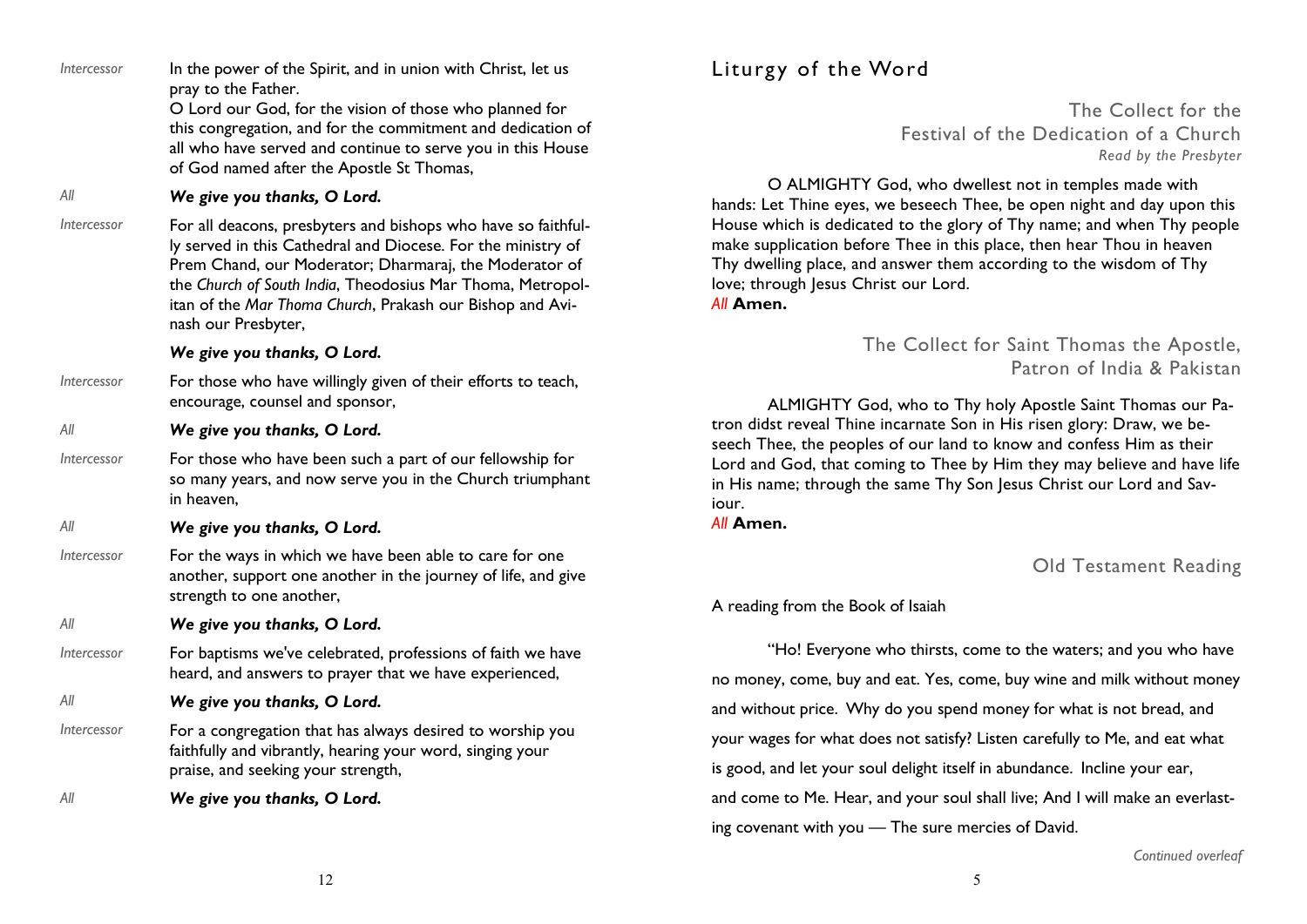Indeed I have given him as a witness to the people, a leader and commander for the people. Surely you shall call a nation you do not know, and nations who do not know you shall run to you, because of the Lord your God, and the Holy One of Israel; for He has glorified you."

> This is the word of the Lord. **Thanks be to God.**

> > Psalm . *Sung by the Cantors*

How great is God Almighty and how worthy to be praised, For the city of our holy God shall make the world amazed; His mountain ever beautiful before our vision raised – The joy of all the earth!

The day shall come at last when every wrong is turned to right, We shall see in Zion's citadel the ending of the night; In every generation men are passing on His light – The God of all the earth!

> *Glory be to God the Father, Glory be to God the Saviour, Glory to the Holy Spirit, For ever, Three in One!*

*Amen.* 

Words: from Psalm 48 Music: 'Battle Hymn of the Republic' (arr. David Wilson)

Sermon The Revd Avinash Rangayya

#### *All stand*

Greeting of Peace

Peace to this house from God our heavenly Father. Peace to this house from His Son who is our peace. Peace to this house from the Holy Spirit, the life-giver.

The peace of the Lord be always with you  **and also with you.** 

Let us offer one another a sign of peace.

*While remaining in your place, share the sign of peace with a namaste with your neighbour*

#### *Please kneel as able or sit*

## Prayers of the People

As our Saviour taught us, so we pray

### *All join in singing*

**Our Father in heaven, holy be your name, your Kingdom come, your will be done, on earth as in heaven. Give us today our daily bread. Forgive us our sins as we forgive those who sin against us. Lead us not into temptation but deliver us from evil. For the kingdom, the power, and the glory are yours now and for ever. Amen.**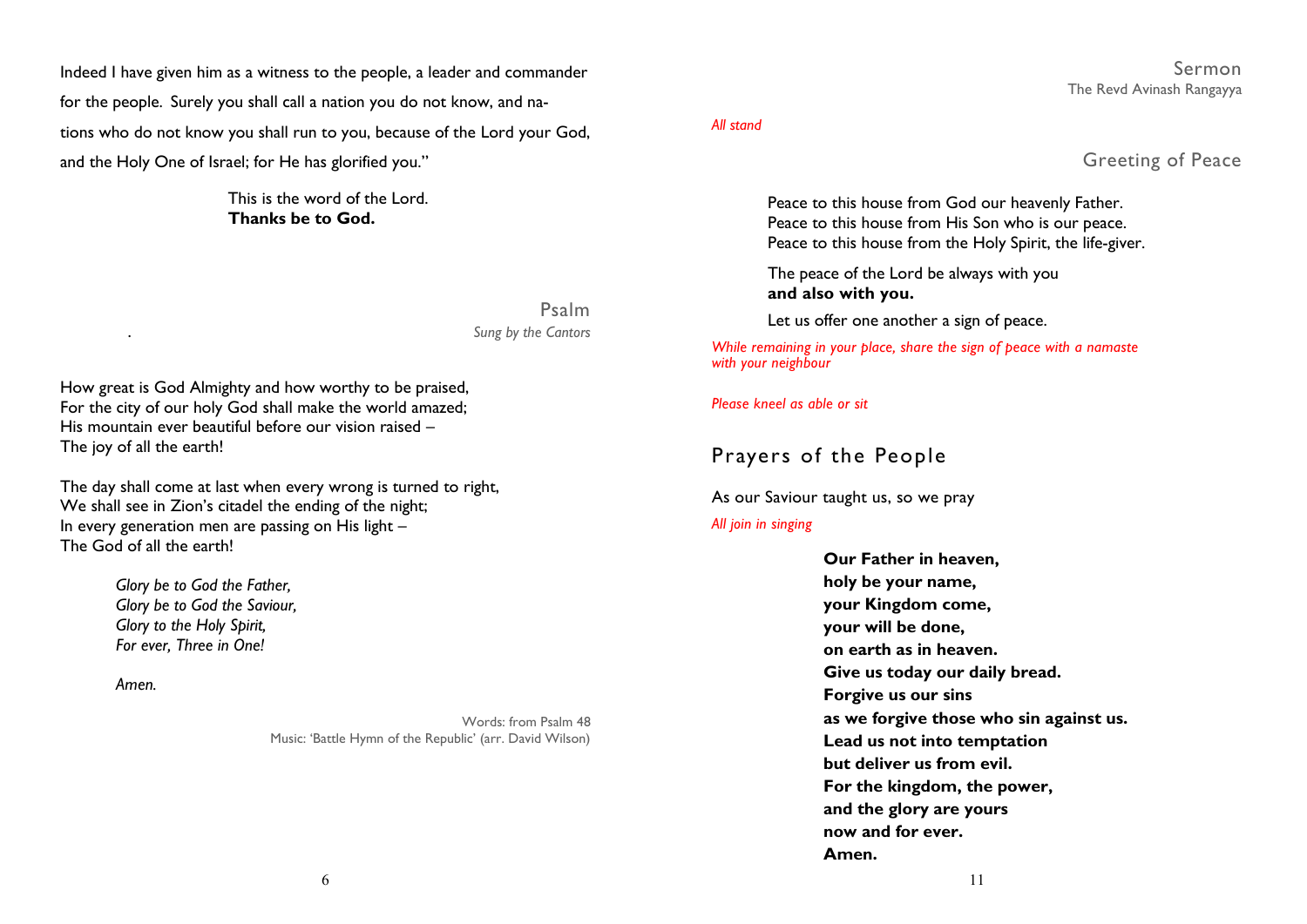I BELIEVE in one God the Father Almighty, maker of heaven and earth, and of all things visible and invisible: And in one Lord Jesus Christ, the only-begotten Son of God, begotten of His Father before all worlds, God of God, light of light, very God of very God,

begotten, not made, being of one substance with the Father,

through whom all things were made:

Who for us men, and for our salvation came down from heaven, and was incarnate by the Holy Spirit of the Virgin Mary,

and was made man, and was crucified also for us under Pontius Pilate.

He suffered and was buried,

and the third day He rose again according to the Scriptures,

and ascended into heaven,

and sitteth on the right hand of the Father.

And He shall come again with glory

to judge both the quick and the dead:

Whose Kingdom shall have no end.

And I believe in the Holy Spirit,

the Lord, the giver of life,

who proceedeth from the Father and the Son,

 who with the Father and the Son together is worshipped and glorified, who spake by the Prophets.

And I believe One Holy Catholic and Apostolic Church.

I acknowledge one baptism for the remission of sins.

And I look for the Resurrection of the dead,

and the Life of the world to come.

Amen.

*All sit*

Music: from *'An Anglican Folk Mass'* by Martin Shaw (1875 - 1958)

A reading from the letter of Paul to the Hebrews

 Let us go forth therefore unto him without the camp, bearing his reproach. For here have we no continuing city, but we seek one to come. By him therefore let us offer the sacrifice of praise to God continually, that is, the fruit of our lips giving thanks to his name. But to do good and to communicate forget not: for with such sacrifices God is well pleased. Obey them that have the rule over you, and submit yourselves: for they watch for your souls, as they that must give account, that they may do it with joy, and not with grief: for that is unprofitable for you. Pray for us: for we trust we have a good conscience, in all things willing to live honestly. But I beseech you the rather to do this, that I may be restored to you the sooner. Now the God of peace, that brought again from the dead our Lord Jesus, that great shepherd of the sheep, through the blood of the everlasting covenant, make you perfect in every good work to do his will, working in you that which is wellpleasing in his sight, through Jesus Christ; to whom be glory for ever and ever. Amen.

> This is the word of the Lord. **Thanks be to God.**